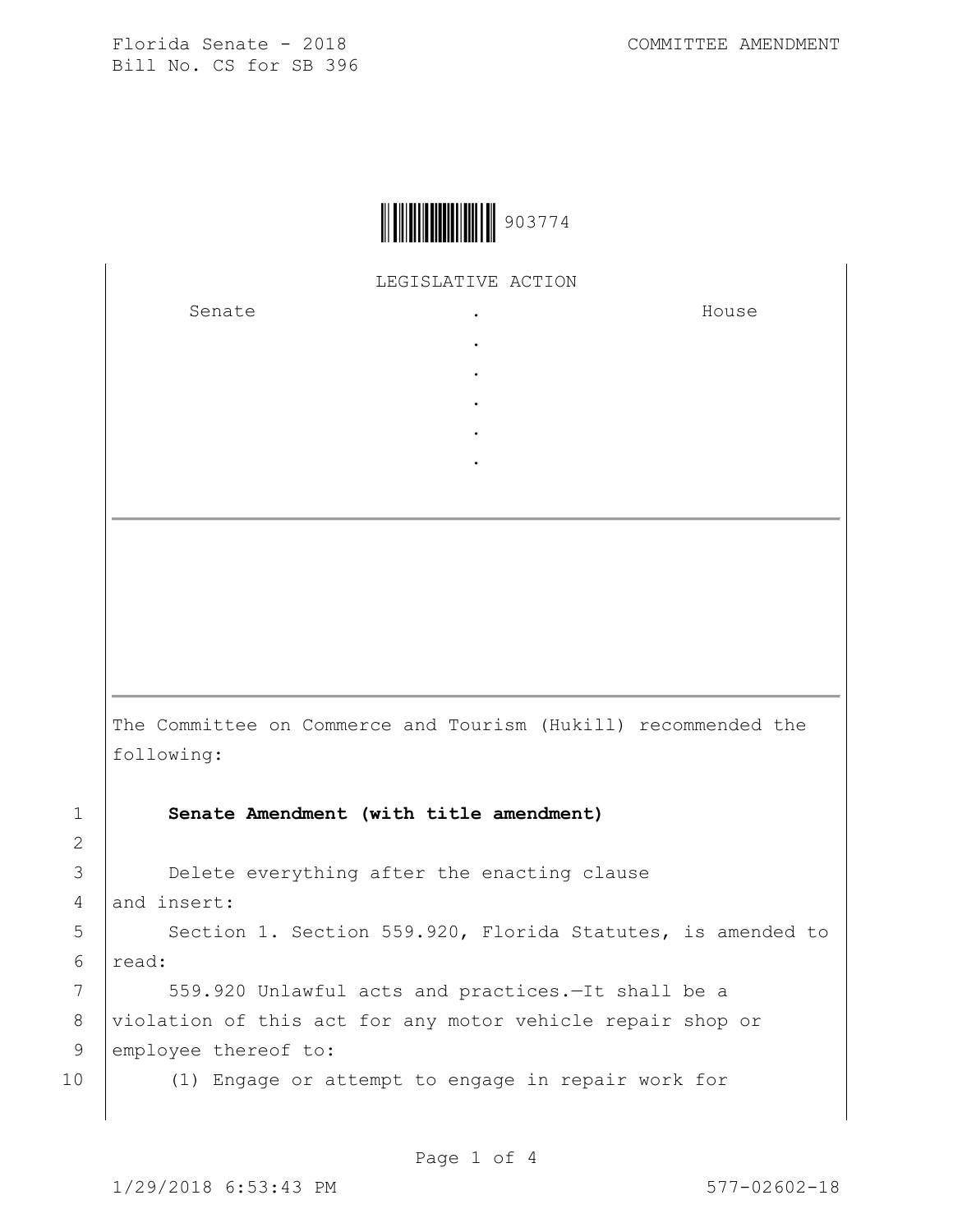

11 compensation of any type without first being registered with or 12 having submitted an affidavit of exemption to the department; 13 (2) Make or charge for repairs which have not been 14 expressly or impliedly authorized by the customer; 15 (3) Misrepresent that repairs have been made to a motor 16 vehicle: 17 (4) Misrepresent that certain parts and repairs are 18 | necessary to repair a vehicle; 19 (5) Misrepresent that the vehicle being inspected or 20 diagnosed is in a dangerous condition or that the customer's 21 continued use of the vehicle may be harmful or cause great 22 damage to the vehicle; 23 (6) Fraudulently alter any customer contract, estimate, 24 invoice, or other document; 25 (7) Fraudulently misuse any customer's credit card; 26 (8) Make or authorize in any manner or by any means 27 whatever any written or oral statement which is untrue, 28 deceptive or misleading, and which is known, or which by the 29 exercise of reasonable care should be known, to be untrue, 30 deceptive or misleading; 31 (9) Make false promises of a character likely to influence,  $32$  persuade, or induce a customer to authorize the repair, service, 33 or maintenance of a motor vehicle; 34 (10) Substitute used, rebuilt, salvaged, or straightened 35 parts for new replacement parts without notice to the motor 36 vehicle owner and to her or his insurer if the cost of repair is 37 to be paid pursuant to an insurance policy and the identity of 38 the insurer or its claims adjuster is disclosed to the motor 39 vehicle repair shop;

1/29/2018 6:53:43 PM 577-02602-18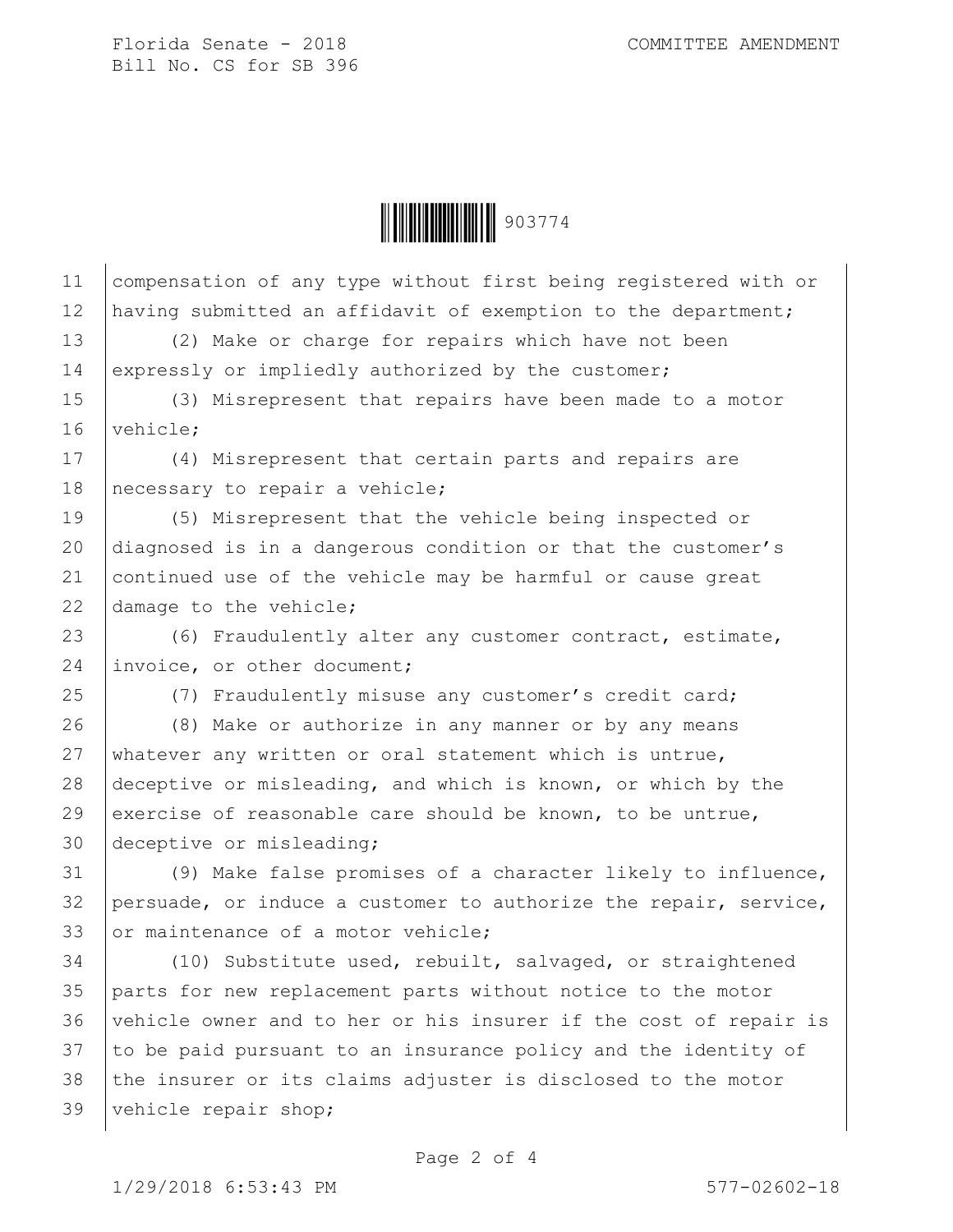Ì903774>Î903774

40 (11) Cause or allow a customer to sign any work order that 41 does not state the repairs requested by the customer or the 42 automobile's odometer reading at the time of repair; 43 (12) Fail or refuse to give to a customer a copy of any 44 document requiring the customer's signature upon completion or 45 cancellation of the repair work; 46 (13) Willfully depart from or disregard accepted practices 47 and professional standards; 48 (14) Have repair work subcontracted without the knowledge 49 or consent of the customer unless the motor vehicle repair shop 50 or employee thereof demonstrates that the customer could not 51 reasonably have been notified; 52 (15) Conduct the business of motor vehicle repair in a 53 | location other than that stated on the registration certificate; 54 (16) Rebuild or restore a rebuilt vehicle without the 55 knowledge of the owner in such a manner that it does not conform 56 to the original vehicle manufacturer's established repair 57 procedures or specifications and allowable tolerances for the 58 particular model and year;  $\Theta$ r 59 (17) Offer to a customer a rebate, gift, gift card, cash, 60  $\vert$  coupon, or any other thing of value in exchange for making an 61 insurance claim for motor vehicle glass replacement or repair, 62 including an offer made through a nonemployee who is compensated 63 for the solicitation of insurance claims; or 64 (18) $(17)$  Perform any other act that is a violation of this 65 part or that constitutes fraud or misrepresentation. 66 Section 2. This act shall take effect July 1, 2018. 67 68 |================ T I T L E A M E N D M E N T ========